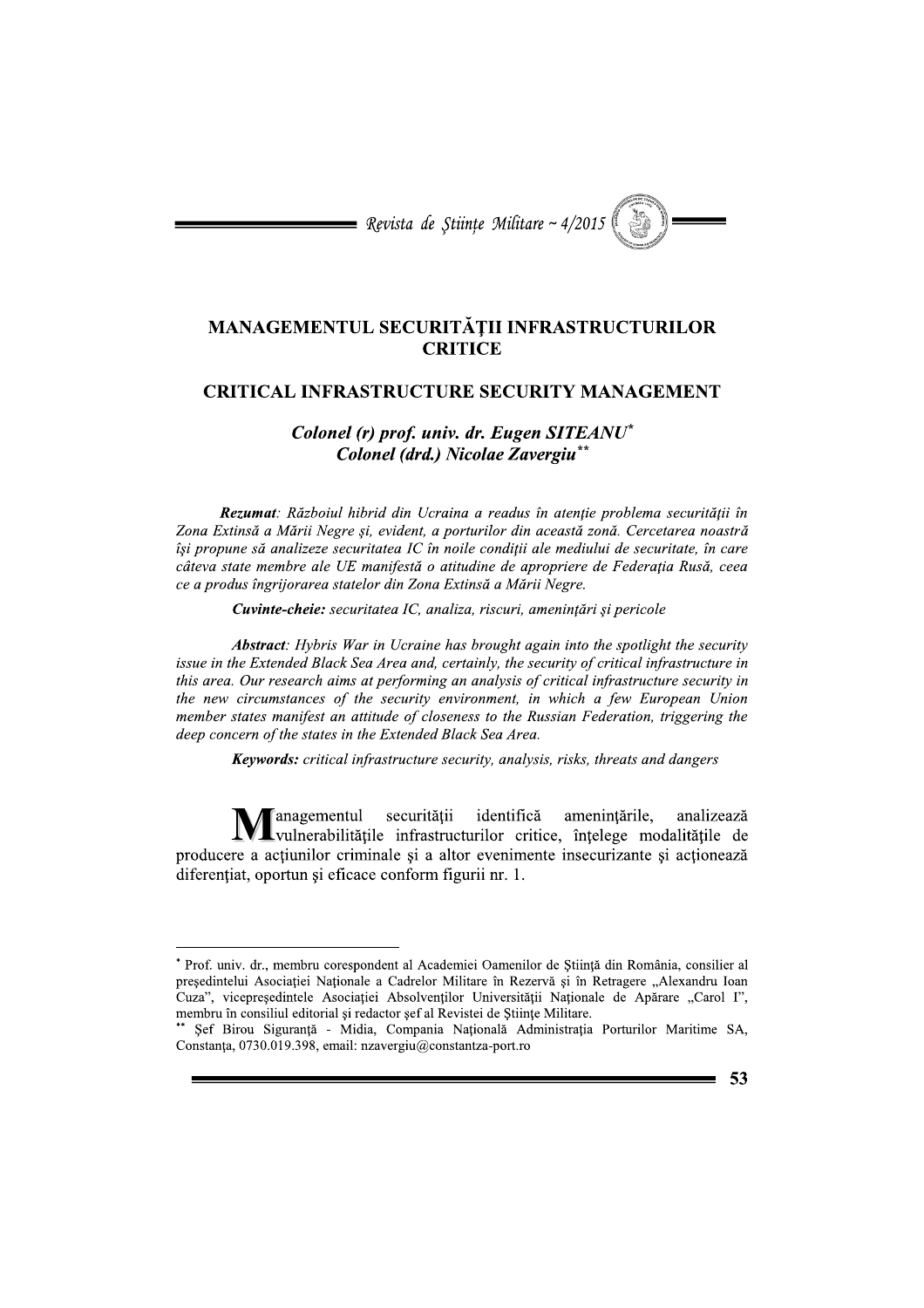

Figura nr. 1. Principiile de organizare a managementului securității

Din figura nr. 1 reiese că managementul securității trebuie să cuprindă: informarea, conducerea, independența (activitatea personalului de securitate este independentă de ierarhia obisnuită a institutiei). cooperarea. controlul. imprevizibilitatea (confidentialitatea perfectionării securității), constanta, concentrarea, aprecierea (evaluarea) și acceptabilitatea.

Orice IC<sup>\*</sup> poate fi considerată sau tratată/analizată ca un sistem în conformitate cu teoria generală a sistemelor. În procesul de construire și dezvoltare a IC, în functie de cerintele care trebuie să le satisfacă și conditiile impuse acestora, apare un decalaj între momentul constructiei sau un moment al dezvoltării lor si cel al datei curente/actuale; decalajul este cu atât mai mare cu cât între primul moment si ultimul există o diferentă mai mare de timp. Decalajul este o consecintă de tehnologie, timp și a altor factori care determină comportări periculoase ale sistemului (IC) dacă asupra sa acționează forțe perturbatoare/distrugătoare care pot afecta oamenii, instalațiile și alte echipamente sau materiale. Aceste forțe perturbatoare/distrugătoare nu acționează numai în viața reală, ci și în mediul (realitatea) virtual(ă), adică în mediul digital (cibernetic), dar efectele lor se manifestă tot în realitate.

De aceea este necesară analiza specială a securității sistemelor (IC) pe baza teoriei fiabilității și viabilității IC și unor metode noi.

In literatura de specialitate apar multe concepte de securitate: "securitatea oportună (opportune security), securitate suficientă (sufficient security), securitate totală (total security), securitate, maximală (maximum security), securitate absolută (absolute security), securitate durabilă (durable security) sau securitate vitală (vital security) - ca o extensie a conceptului de dezvoltare durabilă (vitală) -

<sup>\*</sup> IC-infrastructură critică (infrastructuri critice)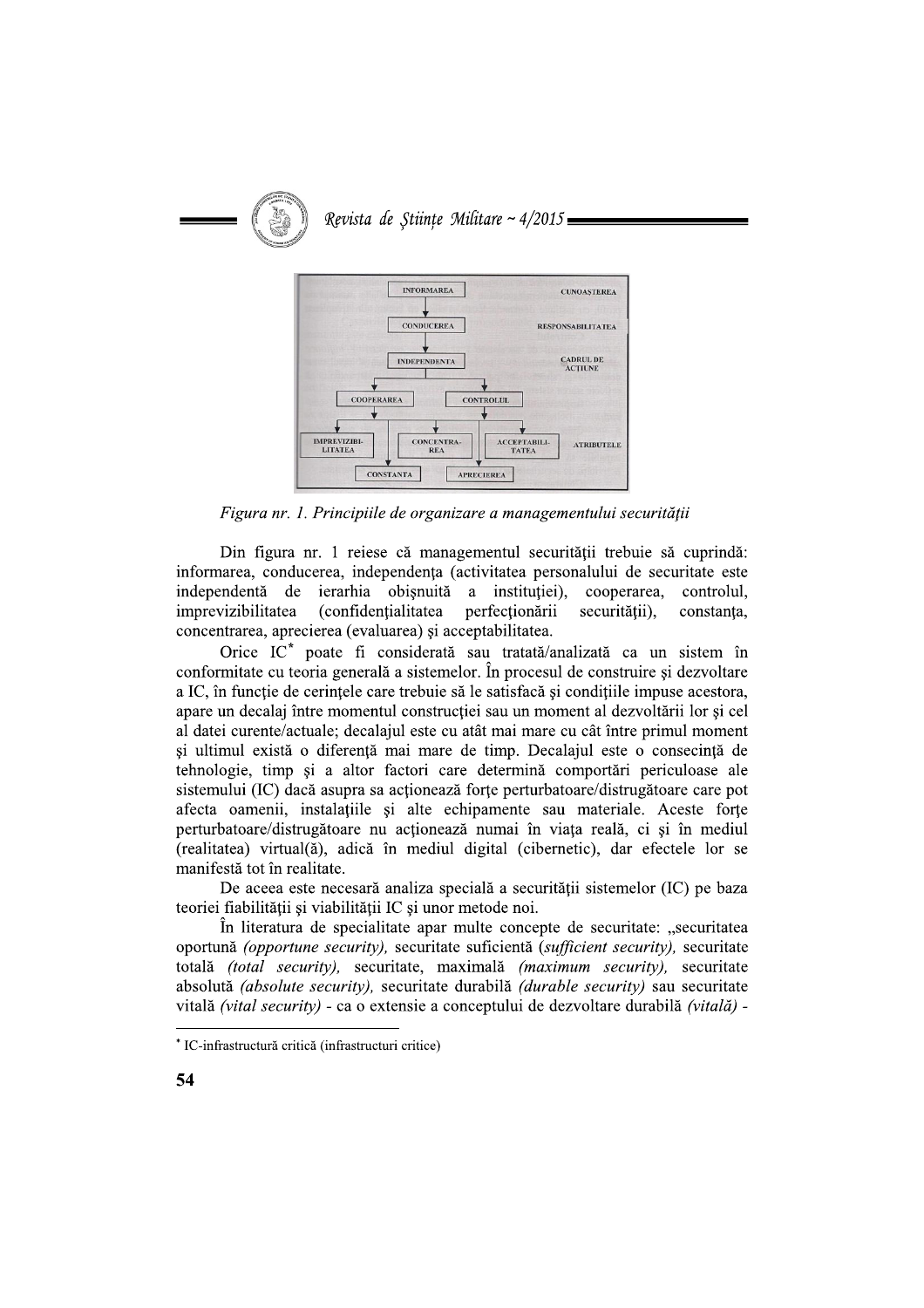= Revista de Științe Militare ~  $4/2015$ 

securitate optimală (optimum security), securitate minimală (minimum security) sau securitate obligatorie *(obligatory security)* și altele.<sup>1</sup>

Securitatea IC este o problemă atât funcțională, cât și socială, deoarece insecuritatea poate produce pagube, dar și sustrageri sau denaturări ale informatiilor.

Trebuie să se înțeleagă că scopul realizării unei IC nu este doar obținerea unei structuri în sine, ci a structurii care să asigure capacitatea operatională de a realiza, în securitate/siguranță, efectele tehnico-economice-sociale și militare proiectate/dorite. Dar trebuie să avem mereu în vedere faptul că încă nu se poate asigura o protecție integrală împotriva acțiunilor teroriste pentru o IC, dar se pot micsora efectele unor atacuri teroriste cu un consum rezonabil de resurse și în primul rând cu un consum de resurse financiare. Depistarea locurilor vulnerabile/slabe, păstrarea unei vigilențe permanente și cunoașterea perfectă a măsurilor de securitate pot asigura cresterea nivelului de securitate a IC.

Nicolae Dolghin, Alexandra Sarcinschi și Mihai Dinu, în lucrarea Riscuri și amenintări la adresa securității României. Actualitate și perspectivă, apărută în anul 2004, consideră că sunt trei categorii de riscuri și amenințări la adresa securității nationale, militare și riscuri asimetrice și transnaționale.

Prin conceptul de fiabilitate se înțelege capacitatea unei IC de a-și îndeplini funcțiunile specificate în timp, dacă este utilizată în condiții pentru care a fost construită (si modernizată) și este întretinută și reparată corect. Rezultă că fiabilitatea (F) unei IC are două componente: siguranța în funcționare (S) și mentenanță (M); matematic aceasta se scrie<sup>2</sup>:

$$
F = S + M,\tag{1}
$$

Fiabilitatea este analizată în funcție de conexiunile, cauzele, factorii care o influențează, efectele și comportarea subsistemelor componente și de interacțiunile dintre ele.

-F

Pe baza teoriei fiabilității și Teoriei Generale a Sistemelor (TGS) se poate deduce relația:<sup>3</sup>

$$
F = \sum_{i=1}^{K} p_i \cdot F_i + F' \tag{2}
$$

unde:

 $k - nr$ . subsistemelor componente;  $F_i$  – fiabilitatea subsistemului i:

55

<sup>&</sup>lt;sup>1</sup> Gheorghe Ilie, *Risc și securitate*, volumul I, Editura UTI Press, București, 2015, p. 11.

<sup>&</sup>lt;sup>2</sup> Eugen Siteanu, Bedros Năianu, Gheorghe Ilie, Fiabilitatea produselor tehnice, Ed. AISTEDA, Buc., 2000, p. 125.

<sup>&</sup>lt;sup>3</sup> Gheorghe Ilie, *Risc și securitate*, volumul I, Editura UTI Press, București, 2015, p. 17.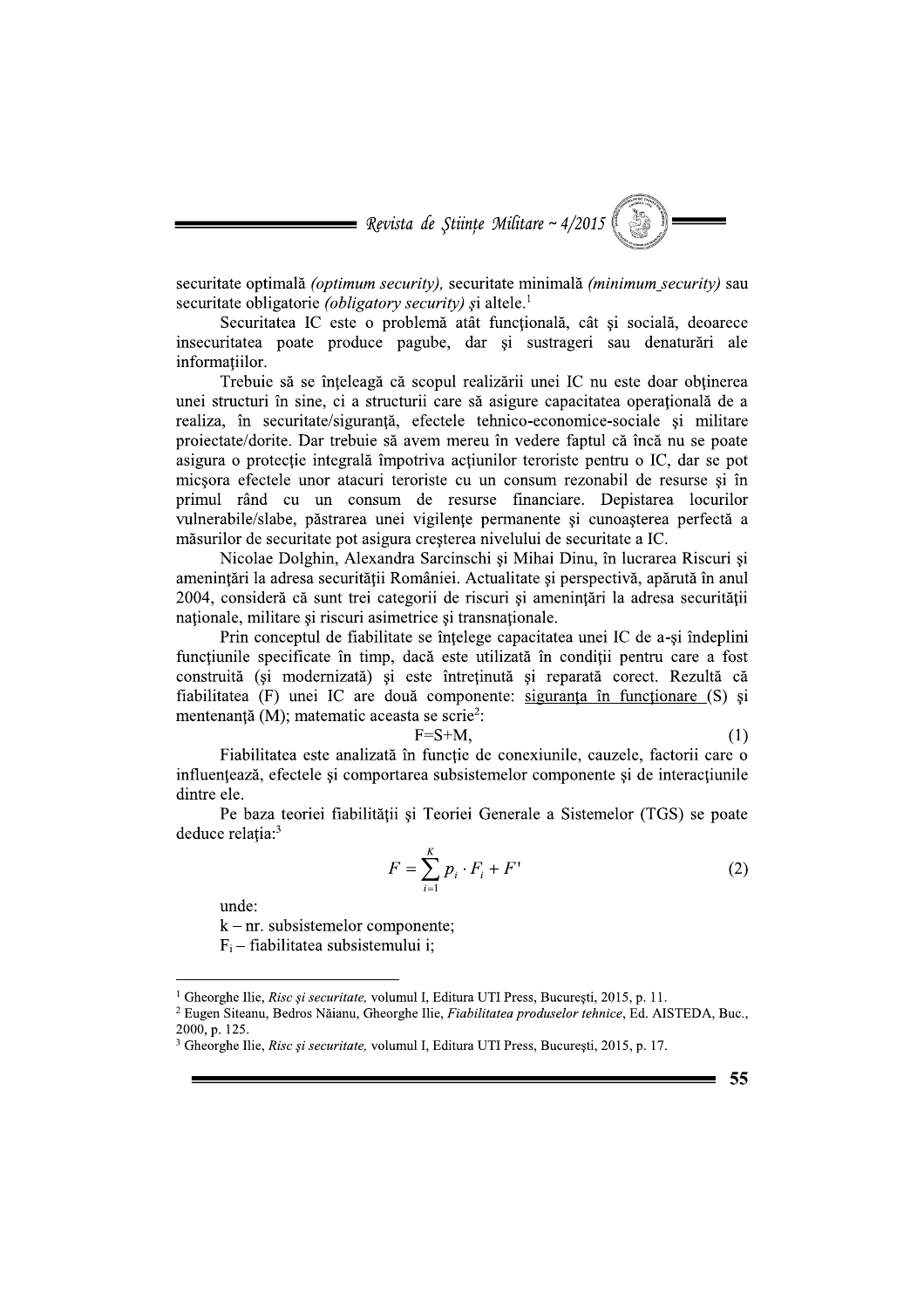Revista de Stiințe Militare ~ 4/2015

 $p_i$  – ponderea functională a subsistemului i;

 $F'$  – o componentă datorită organizării sistemului

Rezultă că fiabilitatea este o caracteristică de calitate a oricărei IC și depinde de influența tuturor subsistemelor componente, dar și de sinergia organizării IC; defectarea unui subsistem poate produce un defect al IC (o întrerupere a functionării, sau o eroare functională).

Între calitatea și fiabilitatea IC este o conexiune organică întrucât calitatea înseamnă suma proprietăților necesare folosirii conform destinației IC, iar fiabilitatea este capacitatea sa de a-și menține calitatea în timp (cu trecerea timpului). Rezultă că valoarea optimă a fiabilității corespunde costurilor minime destinate menținerii Fiabilității (figura nr. 2).

Pe baza Fiabilității IC se definește Viabilitatea (V) acesteia astfel: "Capacitatea acesteia de a-si conserva caracteristicile (functionale, de operativitate si relational-informationale), în cazurile în care variatiile mărimilor sale de intrare, perturbațiile externe sau interne determină schimbări majore (sau consecințe similare) ale conditiilor pentru care a fost projectată"<sup>1</sup>.

Prin schimbări majore se înțeleg situațiile (cazurile) de funcționare în condiții de excepție (care au ca efecte întreruperile în funcționare, erori de funcționare sau excepții). Excepțiile sunt unele abateri de la valorile normale ale parametrilor de functionare, iar deviatiile de la acestea sunt considerate erori.





Sursa: Gheorghe Ilie, Risc și securitate, articole, comunicări, prelegeri, volumul 1, Articole publicate în revista Alarma, 2005-2011, Editura UTI Press, București, 2015.

<sup>&</sup>lt;sup>1</sup>Gheorghe Ilie, Risc și securitate, volumul I, Editura UTI Press, București, 2015, p. 19.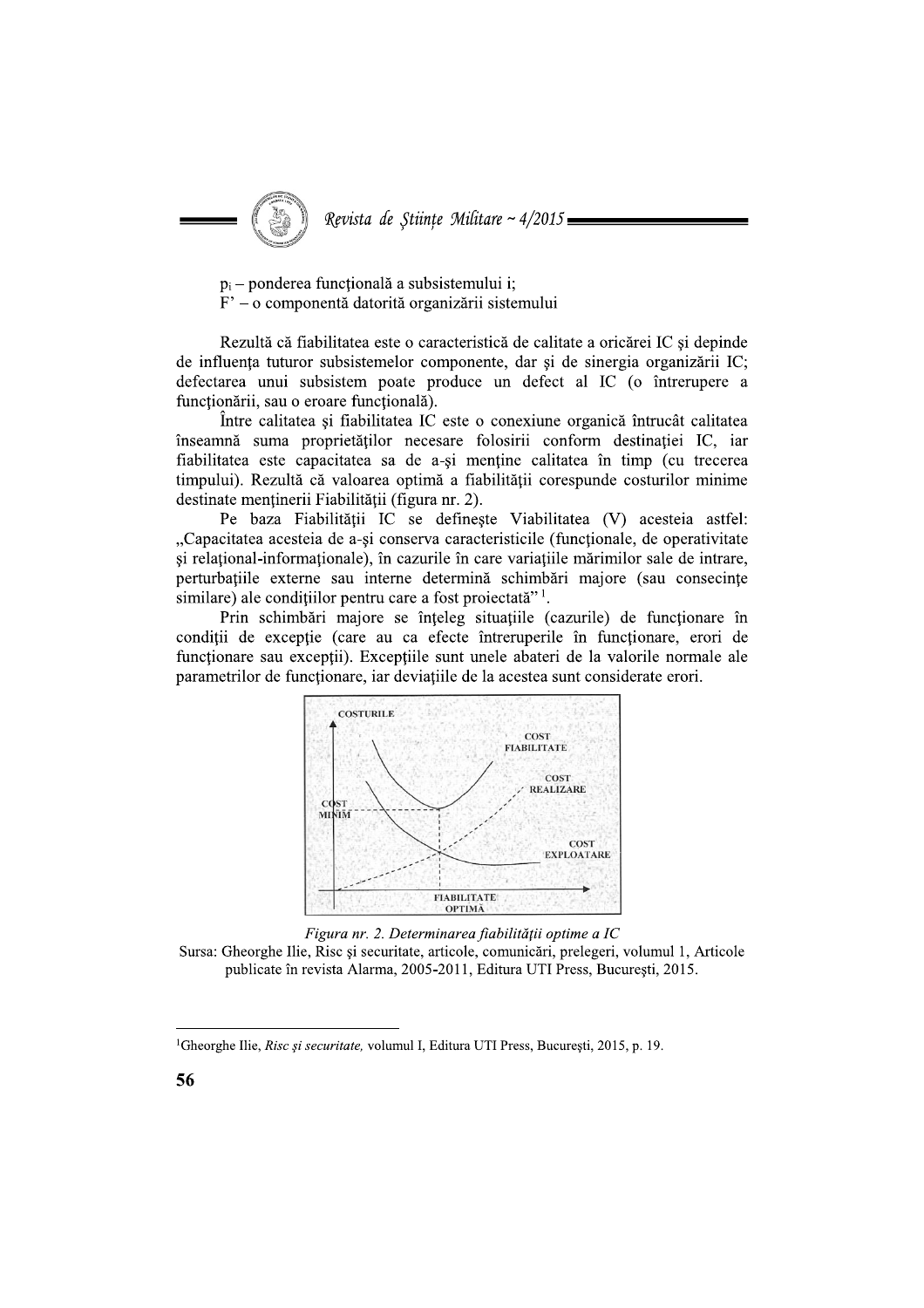Revista de Științe Militare ~ 4/2015<br>
llitatea (V) reprezintă suma reconfigurării/readaptării (Ra) și rez<br>
(M') care este similară Mentenanței (M) și are expresia matema<br>
V=Ra+M'<br>
sau:  $V = \sum_{i=1}^{K} q_i \cdot V_i + V'$ <br>
:<br>
abilitat Revista de Științe Militare ~ 4/2015<br>
abilitatea (V) reprezintă suma reconfigurării/readaptării (Ra) și rezer<br>
are (M') care este similară Mentenanței (M) și are expresia matematic<br>  $V=Ra+M'$ <br>
sau:  $V = \sum_{i=1}^{K} q_i \cdot V_i + V'$ <br> **Experience (V)**<br> **Experience (V)** reprezintă suma reconfigurării/readaptării (Ra) și rezervei de<br>
onare (M') care este similară Mentenanței (M) și are expresia matematică<sup>1</sup>:<br>  $V = Ra + M'$  (3)<br>
sau:  $V = \sum_{i=1}^{K} q_i \cdot V_i + V'$ 

Viabilitatea (V) reprezinta suma reconfigurarii/readaptarii (Ra) și rezervei de funcționare (M´) care este similara Mentenanței (M) și are expresia matem

prezintă suma reconfigurării/readaptării (Ra) și rezervei de similară Mentenanței (M) și are expresia matematică<sup>1</sup>:  
\n
$$
V=Ra+M' \t(3)
$$
\nsau: 
$$
V = \sum_{i=1}^{K} q_i \cdot V_i + V' \t(4)
$$
\nemului;  
\nlor componente;  
\nsistemului i;  
\nstemului i;

nta datorata organizarii sistemului

Revista de Științe Militare ~ 4/2015<br>
Wiabilitatea (V) reprezintă suma reconfigenării/readaptării (Ra) și rezervei de<br>
iuncționare (M) care este similară Mentenartei (M) și are expresia matematică!<br>
V=Ra+M'<br>
sau:  $V = \sum_{i=$ Intre viabilitate și fiabilitate exista o legatura organica, la fel cum exista intre securitate și viabilitate deoarece securitatea reprezintă proprietatea calitativa esențiala a sistemelor si organizațiilor și trebuie tratata pe baza tehnicilor de F și  $\mathbf{V}^2$ .

Securitatea este proprietatea calitativa esențiala a sistemelor (IC), capacitatea acestora de siguranță în funcționare, de a-și conserva caracteristicile funcționale impotriva riscurilor, amenințarilor și pericolelor prin evitare, atenuare sau remodelare și de a se readapta funcțional.<sup>4</sup>

Dar riscurile, amenințarile și pericolele acționează atat în realitate (viață reala), cat și în mediul digital (cibernetic), efectele acestora manifestandu-se însă asupra infrastructurilor critice.

In opinia noastra, securitatea IC reprezinta proprietatea calitații esențiale a sistemelor (IC), capacitatea acestora de a-și conserva caracteristicile funcționale impotriva riscurilor, amenințărilor și pericolelor prin evitare, atenuare sau Remodelare (Cv), de siguranța în funcționare (s) și de a se readapta funcțional (Ra) la noile condiții ale mediului de securitate.

Deci.

$$
Sec = Cv + Ra + S
$$
 (5)

 $\frac{1}{2}$  Eugen Siteanu, Bedros Năianu, Gheorghe Ilie, *Fiabilitatea produselor tehnice*, Ed. AISTEDA, Buc.,  $2000$ , p. 128.

<sup>&</sup>lt;sup>2</sup> Eugen Siteanu, Bedros Năianu, Gheorghe Ilie, *Fiabilitatea produselor tehnice*, Ed. AISTEDA, Buc., 2000, p. 123.

<sup>&</sup>lt;sup>3</sup> Eugen Siteanu, Bedros Năianu, Gheorghe Ilie, *Fiabilitatea produselor tehnice*, Ed. AISTEDA,

Buc., 2000, p. 130.<br><sup>4</sup> Gheorghe Ilie, *Risc și securitate, articole, comunicări, prelegeri, v*olumul 1, Articole publicate în revista Alarma, 2005-2011, Editura UTI Press, București, 2015, p. 22.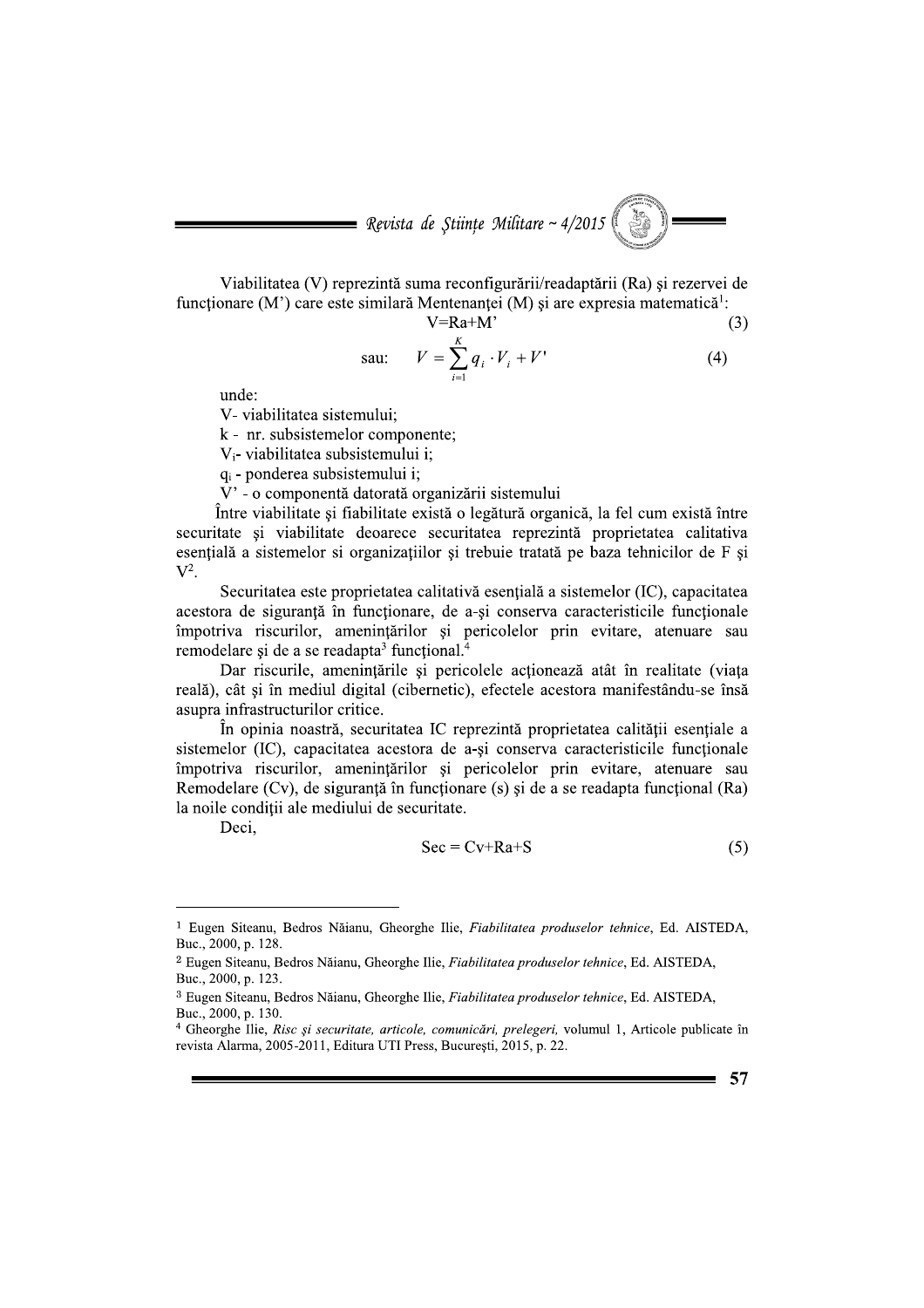

Cu cât riscul operational asumat (Ri) este mai mic, valoarea de prag optim economic (A) a sistemului de securitate este mai mare și de asemenea valoarea securității IC este mai mare (R=1-A).



Figura nr. 3. Determinarea securității optime a IC

De asemenea, securitatea IC se mai poate exprima astfel<sup>1</sup>:

$$
Sec = \sum_{i=1}^{n} m_i \cdot S_i + Sc \tag{6}
$$

unde:

n = numărul domeniilor care contribuie la securitatea IC (economic, social, cultural, religios, politic, militar, medical, tehnic, stiintific, alimentar, energetic  $etc.$ )

 $S_i$  = securitatea domeniului i

 $m_i$  = ponderea domeniului i;

 $Sc =$ componenta datorată caracteristicilor sistemului de securitate:

Dacă se iau în considerație numai acele domenii care contribuie la securitatea IC, rezultă că securitatea fiecărui domeniu (subsistem) influentează securitatea IC cu o anumită pondere (care este determinată de locul pe care aceasta îl deține în sistemul de securitate). Excepțiile de la funcționarea normală a sistemului (IC) sau erorile, indiferent de natura acestora, pot produce defecțiuni, deteriorări și disfuncții ale IC.

 $1$  Ibidem, p. 23.